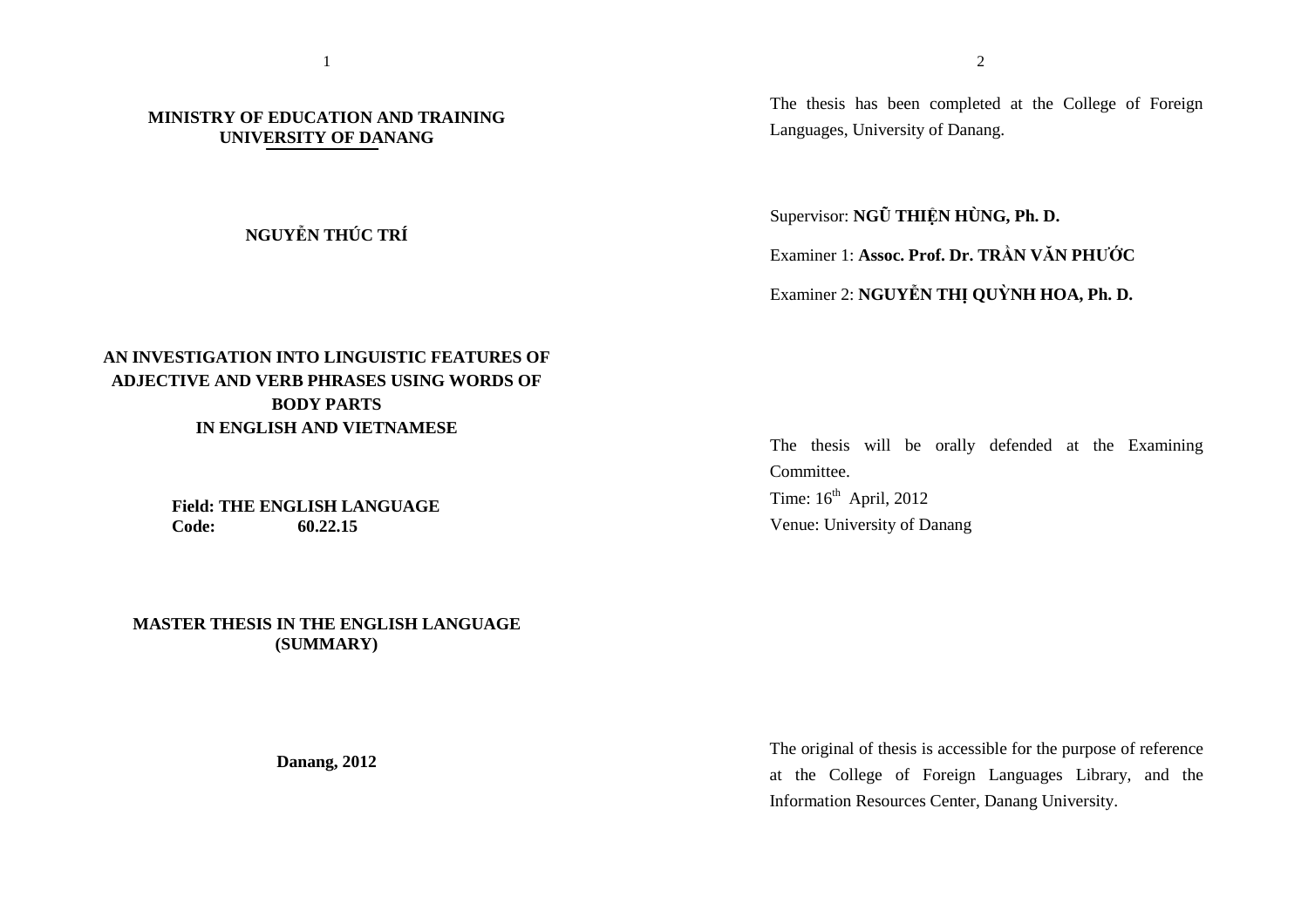# **Chapter 1 INTRODUCTION**

3

## **1.1. STATEMENT OF THE PROBLEM**

Language is a means of communication and also an effective means to achieve one's goal in depicting a state-of-affairs vividly. In our daily life, we often experience a state of emotion and have an urgent need to express ourselves, maybe because of a natural demand to give vent to our feeling. We also have the need to depict some other persons' emotional or physiological state with effective language. Our portrayal of our own emotional state or even someone's physiological state needs to be close to the state-of-affairs and sharp enough to reach the hearer or reader's heart instantly. Therefore, it is necessary for us to use some certain pieces of language through some way so that our communication can work most effectively concerning the expression of our emotion and that of some others. In doing so, we may make use of the verb phrases and adjective phrases to expression various states of emotion.

In English language, there are a lot of adjective and verb phrases using the words of body parts which have high values of expressing through metaphor: *pissed out of one's head, get one's hands on somebody, have one's nose in a book, fed up to the back teeth...* 

In Vietnamese language, the adjective and verb phrases using the words of body parts expressing feelings, physiological states impressively and picturesquely through hyperbole are found numerous such as *buồn thúi ruột, sợ dựng tóc gáy, sợ mất mật, sợ tái <sup>m</sup>ặt, sợ thót tim, giận bầm gan tím ruột, giận sôi máu* …

4

Being a Vietnamese who is studying and teaching English, I wish to explore the linguistic features of the verb phrase and adjective phrases as body idioms expressing emotion. I also wish to share my language experience with colleagues and Vietnamese learners of English as well as foreigners studying Vietnamese through my research: *"An investigation into linguistic features of adjective and verb phrases using the words of body parts in English and Vietnamese".* 

#### **1.2. AIMS AND OBJECTIVES**

#### **1.2.1. Aims**

- Examining the syntactic and semantic features of adjective and verb phrases as idioms using the words of body parts in expressing emotion in English and Vietnamese.

- Finding out the similarities and differences in adjective and verb phrases as idioms using the words of body parts in expressing emotion in English and Vietnamese.

- Making implications to teaching and learning adjective and verb phrases using the words of body parts in expressing emotion in English and Vietnamese.

#### **1.2.2. Objectives**

- To describe the syntactic and semantic features of adjective and verb phrases as idioms using the words of body parts in expressing emotion in English and Vietnamese.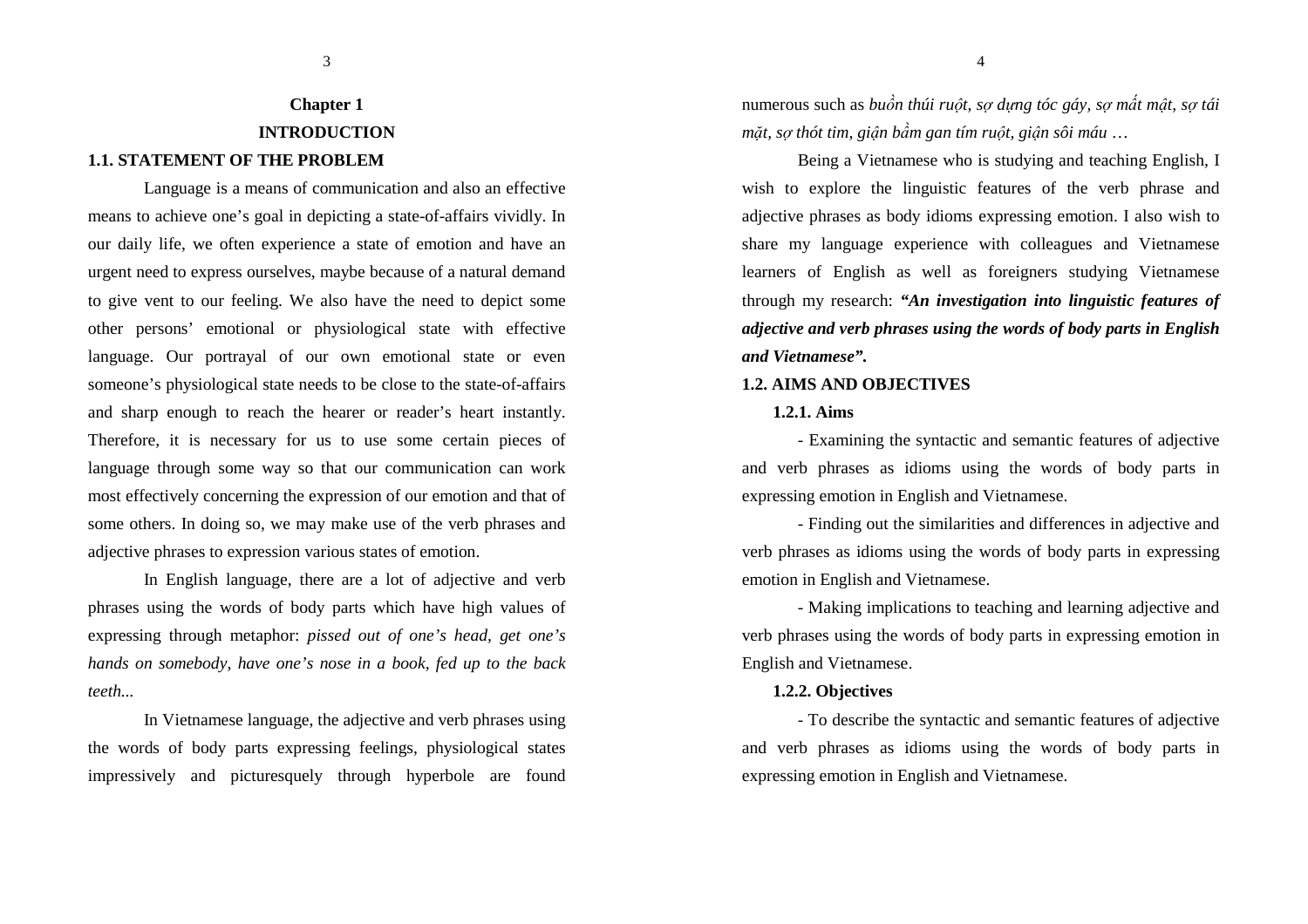- To make a contrastive analysis of the syntactic and semantic features of adjective and verb phrases as idioms using the words of body parts in expressing emotion in English and Vietnamese.

- To put forward some implications to the teaching and learning of adjective and verb phrases using the words of body parts in expressing emotion in English and Vietnamese as well as the translation of these units.

## **1.3. RESEARCH QUESTIONS**

To achieve the objectives mentioned above, the study tries to seek the information for the following questions:

1) What are the syntactic features of adjective and verb phrases as idioms using the words of body parts in expressing emotion in English and Vietnamese?

2) What are the semantic features of adjective and verb phrases as idioms using the words of body parts in expressing emotion in English and Vietnamese?

3) What are the similarities and differences in the syntactic and semantic features of adjective and verb phrases using the words of body parts in expressing emotion in English and Vietnamese?

#### **1.4. SCOPE OF THE STUDY**

This research focuses on investigating the syntactic and semantic features of adjective and verb phrases as idioms using the words of body parts in expressing emotion in English and Vietnamese. To facilitate the study the term body idioms expressing emotion is used to highlight the focus of study. The study is confined

to the examination of the formal characteristics such as the internal structure of the phrase in terms of X-bar construction. The discussion of the semantic mechanism of the body idioms expressing emotion will look into how concepts of emotion state and concepts of physical and physiological state are formed and how these concepts are cognitively linked in the conceptualization of the images of emotion.

## **1.5. SIGNIFICANCE OF THE STUDY**

The study is expected to provide the practical knowledge of the syntactic and semantic features of adjective and verb phrases as body idioms expressing emotion in English and Vietnamese. To this end, this study can help the Vietnamese learners of English and foreigners studying Vietnamese to improve their competence in using language, especially the adjective and verb phrases as body idioms in English and in Vietnamese concerning the choice of conceptual images.

## **1.6. ORGANIZATION OF THE STUDY**

**Chapter 1: "Introduction"** deals with the statement of the problem, the aims and objectives, the scope, the research questions and the significance of the study.

**Chapter 2: "Literature review and theoretical background"**, briefly reviews the literature of prior studies related to the problem under investigation and some theoretical knowledge of body idioms expressing emotion.

**Chapter 3: "Methods and procedures"**, deals with the methodology and procedure of the study such as research design, sampling, data collection and data analysis.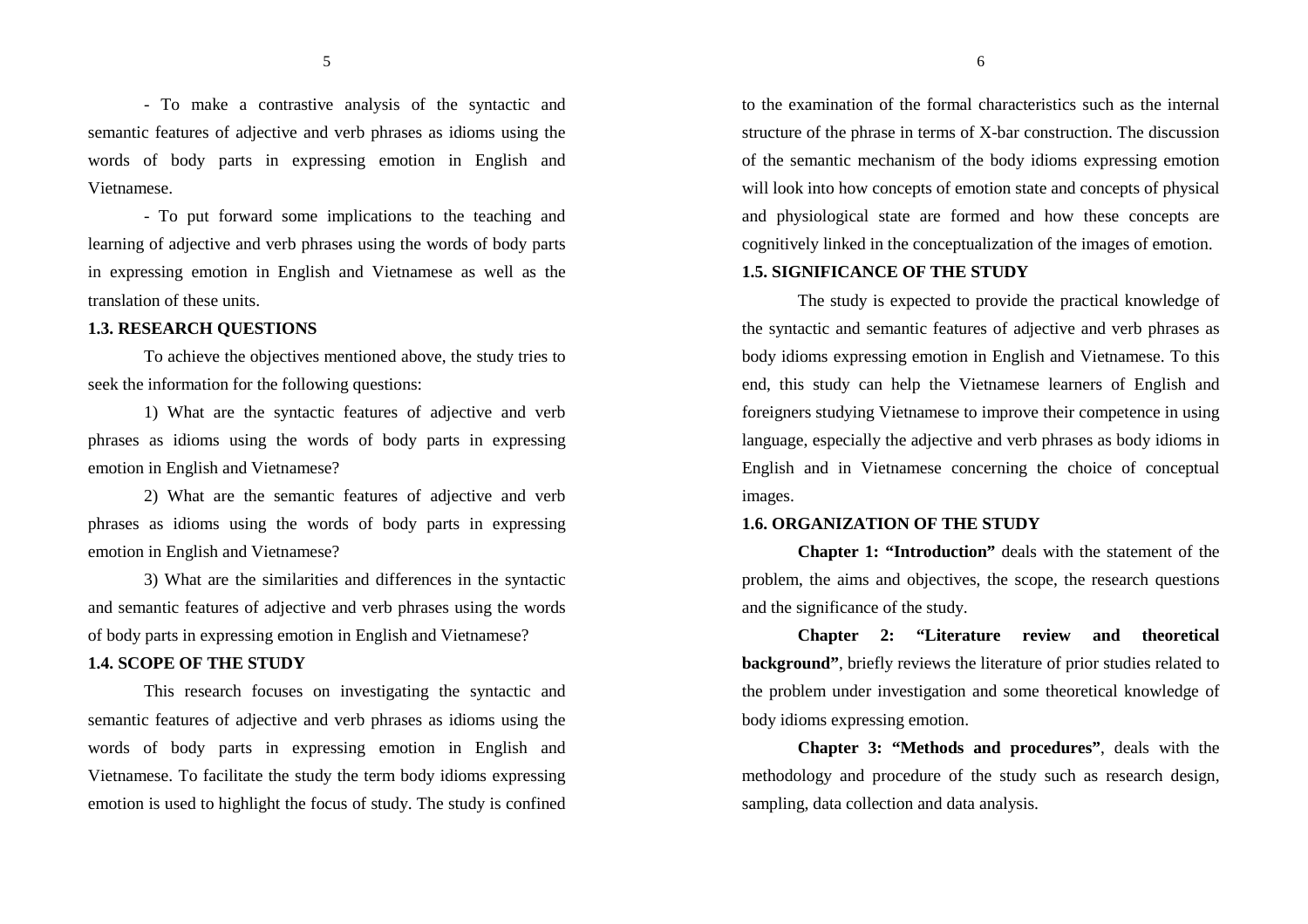**Chapter 4: "Finding and discussion"**, presents the result and discusses the findings of the study concerning the syntactic and semantic features of the verb phrases and adjective phrases as body idioms expressing emotion.

**Chapter 5: "Conclusions"**, makes a summary of the study and a brief restatement of the findings, provides some implications for teaching and learning English and Vietnamese as foreign languages, claiming some limitations and unsolved problems, and put forward some suggestions for further researches to the study.

# **Chapter 2 LITERATURE REVIEW AND THEORETICAL BACKGROUND**

#### **2.1. LITERATURE REVIEW**

Recently, there have been many researches done on idioms, especially idioms with human organs. Among their works, it is the Doctoral Thesis "Thành ngữ tiếng Anh và thành ngữ tiếng Việt có yếu tố chỉ bộ phận cơ thể người dưới góc nhìn của ngôn ngữ học tri nhận" written by Nguyen Ngoc Vu (2008) [34] that have influenced my study most. In this work, Nguyen Ngoc Vu analyses systematically semantic and cultural features of idioms with human organs in Vietnamese and English through conceptual metaphor but does not analyse the syntactic ones. Moreover, the language units which Nguyen Ngoc Vu chooses to analyse is complete idioms. In fact, I find that in language system of daily speeches in Vietnamese there are a lot of adjective and verb phrases using the words of body

parts which may not be idioms but have great rhetorical values such as: ngủ thắng cẳng, chay cắm đầu, buồn thúi ruột, lười chảy thây...

In addition, according to Dinh Trong Lac (1996) [23] in "99 phương tiện và biện pháp tu từ Tiếng Việt", the above phrases are often used as one of rhetorical figures which is called hyperbole.

In this paper, I am going to study the syntactic and semantic features of adjective and verb phrases using the words of body parts in English and Vietnamese, which may be collocations, fixed phrases or idioms, although their rhetorical figures are metaphor or hyperbole.

#### **2.2. THEORETICAL BACKGROUND**

#### **2.2.1. Phrases**

A phrase is a group of words which form a constituent and so function as a single unit in the syntax of a sentence [37]. In this study, an adjective phrase refers to a phrase built upon an adjective, which functions as the head of that phrase [38]. A verb phrase is a syntactic structure composed of the predicative elements of a sentence and its function is to provide information about the subject of the sentence [39]. In the scope of this study, the verb phrases and the adjectives are chosen as fixed phrases (also set phrases).

#### **2.2.2. Idioms**

Idiom is an expression, word, or phrase that has a figurativemeaning that is comprehended in regard to a common use of that expression that is separate from the literal meaning or definition of the words of which it is made. There are estimated to be at least 25,000 idiomatic expressions in the English language.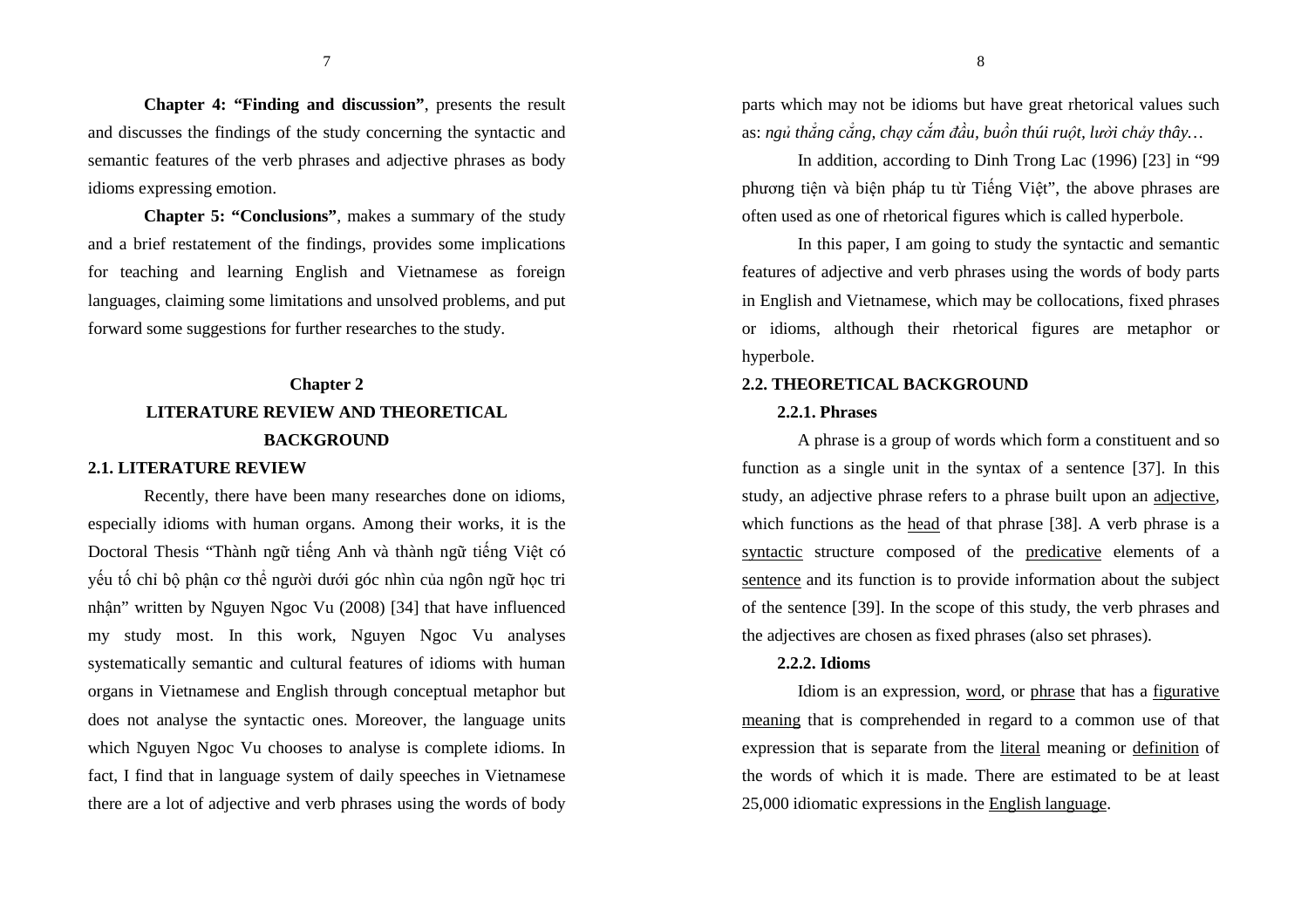#### **2.2.3. Emotion**

1) An emotion is usually caused by a person consciously or unconsciously evaluating an event as relevant to a concern (a goal) that is important; the emotion is felt as positive when a concern is advanced and negative when a concern is impeded.

2) The core of an emotion is readiness to act and the prompting of plans; an emotion gives priority for one or a few kinds of action to which it gives a sense of urgency – so it can interrupt, or compete with, alternative mental processes or actions. Different types of readiness create different outline relationships with others.

3) An emotion is usually experienced as a distinctive type of mental state, sometimes accompanied or followed by bodily changes, expressions, actions [10] (p. 96).

#### **2.2.4. Metonymy**

By Kövecses (1999) [8] "Metonymy is a cognitive process in which one conceptual entity, the vehicle [also often called the source...], provides mental access to another conceptual entity, the target, within the same cognitive model" (p. 21). This is a conceptual operation in which one entity, the vehicle, can be employed in order to identify another entity, the target, with which it is associated. For example, the expression a broken heart of a person represents an instance of metonymy: two entities are associated so that one entity (the broken heart) stands for the other (the negative emotion of a person).

#### **2.2.5. Conceptual Metaphor Theory**

The basic idea is that metaphor is essentially a relation between conceptual domains, whereby ways of talking about one domain (the 'source domain') can be applied to another domain (the 'target domain') by virtue of 'correspondences' between the two. Typically, the source domain is relatively familiar and conceptually well-structured, and the structures are used to articulate the target domain. In the case of well established metaphors, the correspondences are held to be permanently laid down in the cognitive system. By this theory, metaphor is not tied to particular linguistic expressions: a given conceptual metaphor can in principle underlie any number of metaphorical expressions, some of which may be conventionalised, others not.

### **2.2.6. Conceptual structure**

Conceptual structure is organised by cross-domain mappings or correspondences between conceptual domains. Some of these mappings are due to pre-conceptual embodied experiences while others build on these experiences in order to form more complex conceptual structures. For instance, we can think and talk about the concept of *anger* in terms of the concept of physical state *fire*, as in *He made my blood boil*, where *boil* relates not literally to physical state but to the anger that I am experiencing. According to Conceptual Metaphor Theory, this is because the conceptual domain *anger* is conventionally structured and therefore understood in terms of the conceptual domain *fire*. Conceptual operations involving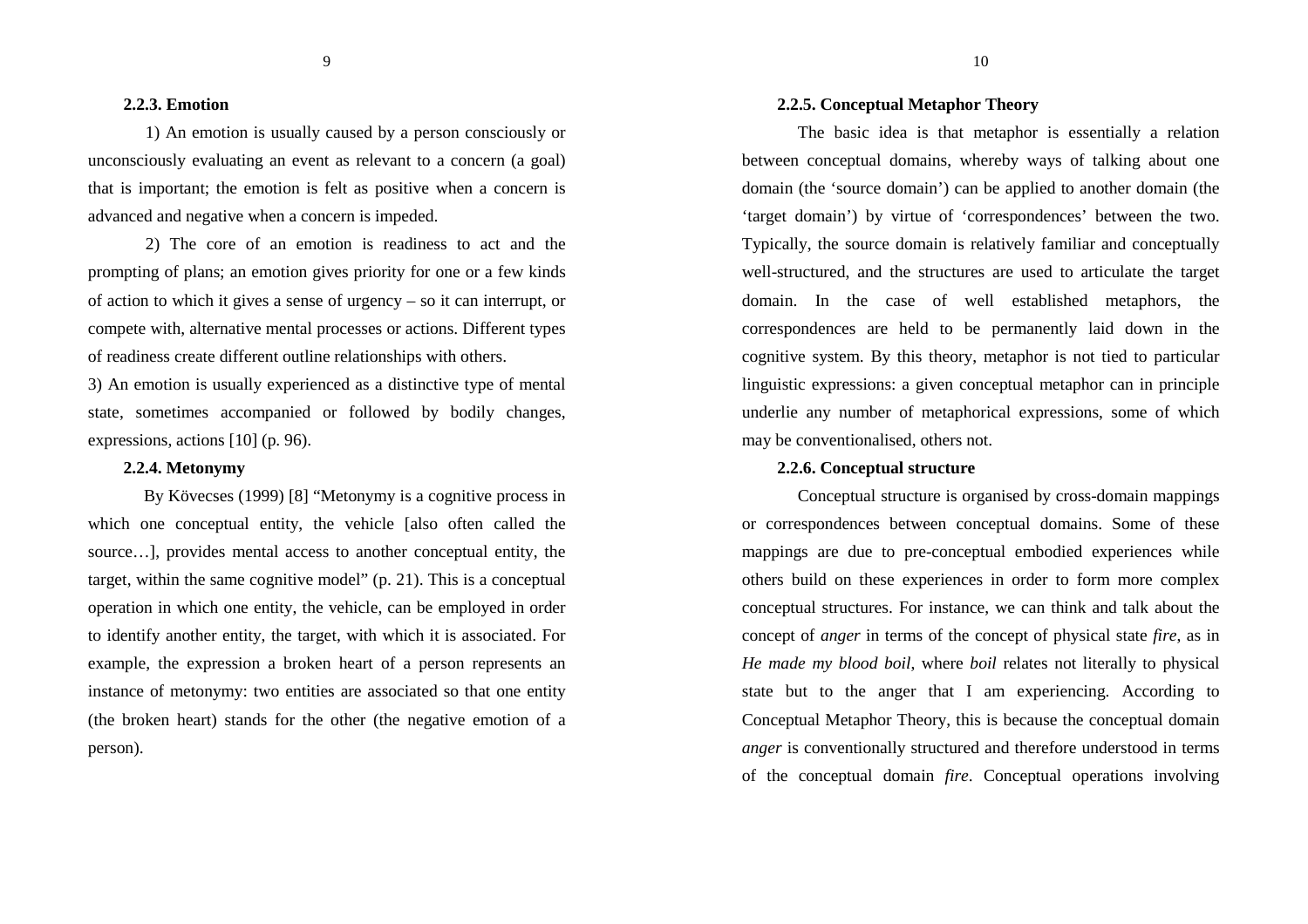mappings, such as conceptual metaphor, are known more generally as conceptual projection.

## **2.2.7. Cross-domain mappings**

Mappings of this kind persist in long-term memory and serve to structure one conceptual domain, the target domain, in terms of another domain, the source domain. Cross-domain mappings are held to provide one of the key ways in which the conceptual system is organised.

## **2.2.8. Metonymy and Metaphor in the process of conceptualization of the image of emotion**

In expressing emotion, metaphor and metonymy function with different role in shaping the conceptual meaning of body idioms and there are two noticeable things to view their relationship in the conceptualization process.

### **2.2.9. X-bar Theory**

As mentioned before, the description of the syntax of the verb phrase and adjective phrase will make use of X-bar theory to represent the internal structure of the construction. X-bar theory is a component of linguistic theories of Chomskian geaneaology which attempts to identify syntactic features presumably common to all those human languages that fit in a presupposed (1965) framework. It claims that among their phrasal categories, all those languages share certain structural similarities, including one known as the "X-bar".

An X-bar theoretic understanding of sentence structure is possible in a constituency-based grammar (= phrase structure

grammar) only; it is not possible in a dependency-based grammar (= dependency grammar).

The letter X is used to signify an arbitrary lexical category (part of speech); when analyzing a specific utterance, specific categories are assigned. Thus, the X may become an N for noun, a V for verb, an A for adjective, or a P for preposition.

#### **2.3. SUMMARY**

 This chapter has presented the prior research related to the issues of study in this thesis. The key concepts such as phrase and idiom have been presented along with the theories of metonymy and metaphor, X-bar theory which contribute to a descriptive framework to be used for the analysis of data of study.

## **Chapter 3**

## **METHODS AND PROCEDURES OF THE STUDY 3.1. RESEARCH DESIGN**

This study is descriptive work done in quantitative approach. The qualitative approach is used in describing and analyzing data to find out the distinctive features of adjective and verb phrases as body idioms expressing emotion in English and Vietnamese in term of their syntactic and semantic features.

#### **3.2. RESEARCH METHODS**

With the aim of finding out the similarities and differences in terms of the syntactic and semantic features of adjective and verb phrases in English and Vietnamese, it is necessary to execute this study with a contrastive analysis in 3 steps as follows.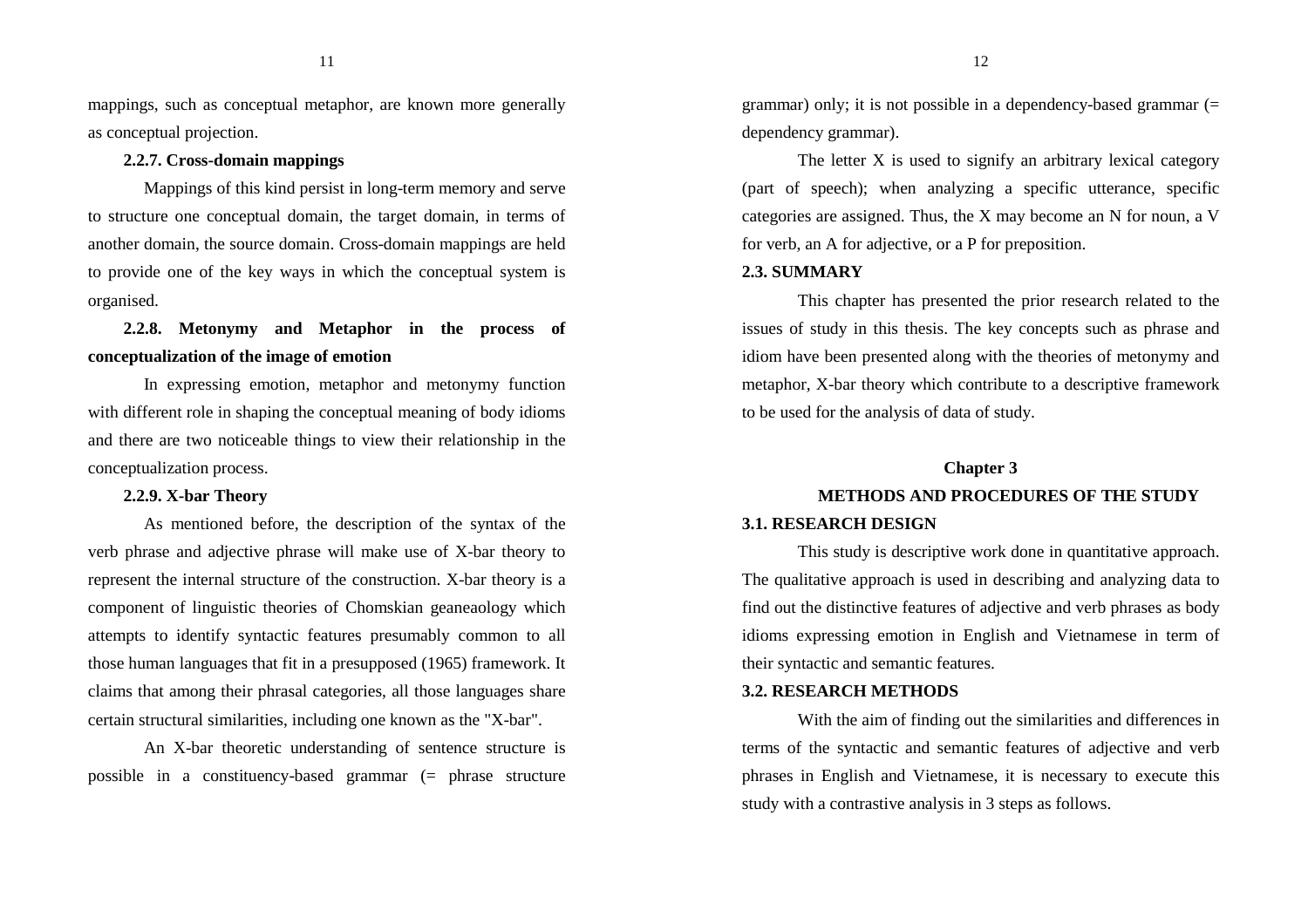13

First, the descriptive stage was to give a detailed description of some syntactic and semantic features of adjective and verb phrases as body idioms in English and Vietnamese.

Second, the juxtaposition stage was to set up the common platform for comparison. At this stage, the study tried to decide what should be compared with what.

Third, the comparison stage was to seek qualitativeinformation about the syntactic and semantic features of body idioms expressing emotion.

#### **3.3. SAMPLING**

The samples of the study were the instances of verb phrases and adjective phrases as body idioms expressing emotion in English and Vietnamese. These were the fixed phrases that matched the definition of idioms expressing emotion using the nouns denoting body parts with idiomatic meaning. They were the ones that contained such names of body parts as *head, heart, blood, arms, bone, face, neck, teeth, feet, spine* in English and *mặt, cổ, ñầu, họng, máu, gan, bụng, lòng, tim, ruột, tai, mắt, gáy, xương sống, sống lưng*in Vietnamese.

## **3.4. INSTRUMENTS OF STUDY**

The study made use of the Search engine of Google Search to seek the instances of body idioms expressing emotion in form of verb phrases and adjective phrases on the internet. Then the observation was used to look for the qualitative information in terms of syntactic and semantic features.

### **3.5. PROCEDURES OF DATA COLLECTION**

The study collected 100 samples of adjective and verb phrases using the words of body parts in English and 100 in Vietnamese from dictionaries and from articles, novels, short stories and websites of idioms in the internet for analysis.

The data were collected following these steps.

1) Setting up a descriptive framework for body idioms expressing emotion to be identified with typical features of a verb phrase and adjective phrase as idiomatic expressions;

2) Setting up an initial list of body idioms expressing emotion in English and Vietnamese in form of verb phrases and adjective phrases which served as a starting point to seek instances of body idioms;

3) Collecting sentences, phrases containing instances of body idioms expressing emotion in both languages from articles, books, novels, short stories, dictionaries in the internet;

4) Selecting observed instances of body idioms expressing emotion in different contexts of the texts from various sources as mentioned in section 3.2.1.which met the description and identification as mentioned above;

5) Building up the corpora of body idioms expressing emotion in English and Vietnamese. For each corpus, 100 English samples and 100 Vietnamese ones was determined as the population of the observed instances.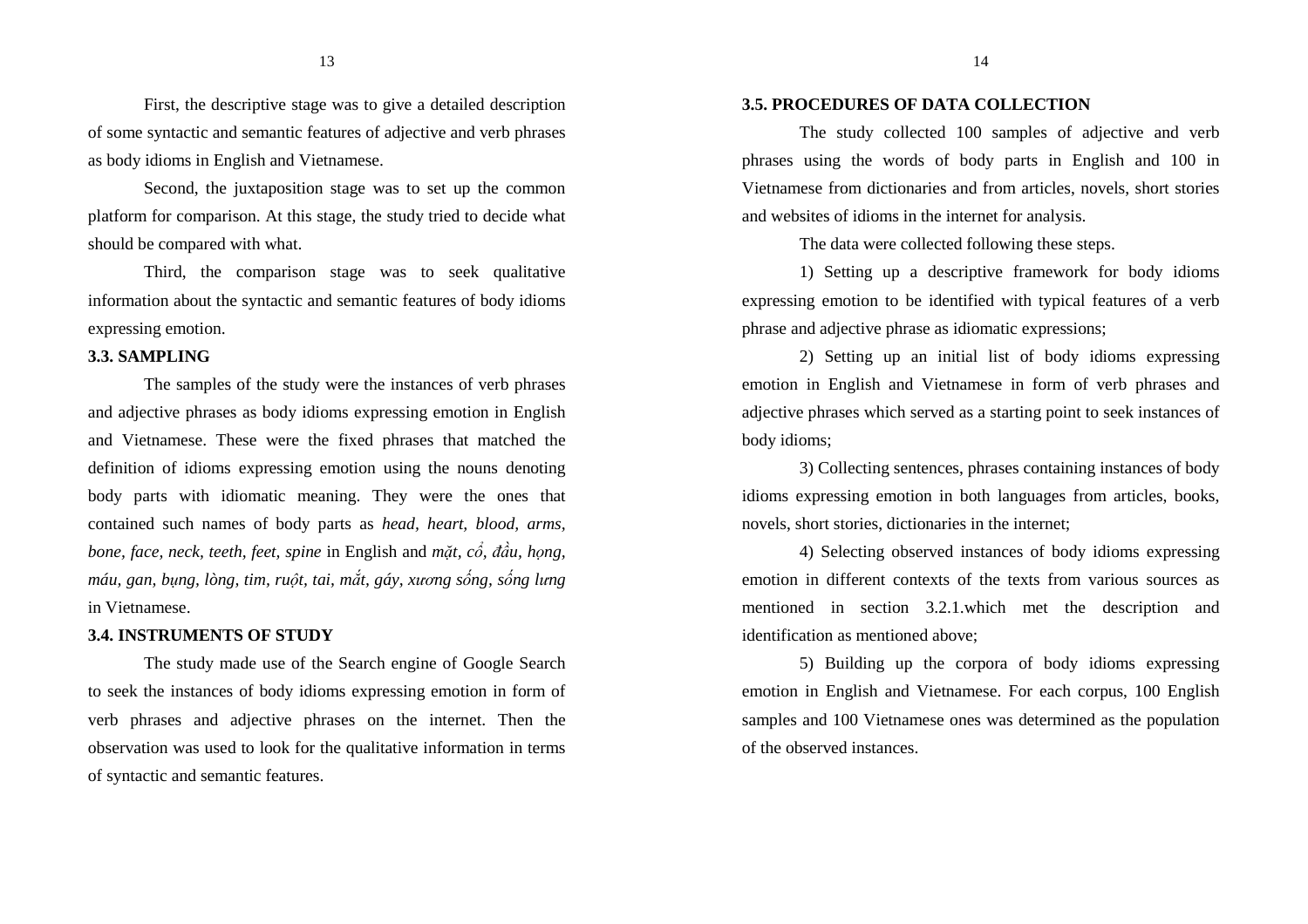#### **3.6. DATA ANALYSIS**

After collecting instances of body idioms expressing emotion from English and Vietnamese books, novels, short stories and dictionaries, I grouped these instances of body idioms expressing emotion in terms of two main categories: syntactic and semantic features.

#### **3.7. RELIABILITY AND VALIDITY**

To ensure the reliability of the samples and the results of data collection and data analysis I followed the designed procedures of selecting the samples of body idioms expressing emotion as presented in the foregoing section. The consistency in the samples chosen and qualitative information was ensured with a set of criteria for sampling so that the instances under investigation were the intended ones for examination and was not the ones the qualitative results of which deviated from the descriptive framework mentioned in chapter 2.

# **Chapter 4 LINGUISTIC FEATURES OF VERB PHRASES AND ADJECTIVE PHRASES AS BODY IDIOMS4.1. SYNTACTIC FEATURES OF VERB PHRASE AND ADJECTIVE PHRASES AS BODY IDIOMS EXPRESSING EMOTION IN ENGLISH AND VIETNAMESE**

In this section the syntactic features of verb phrases and adjective phrases as body idioms expressing emotion will start with the representation of the internal structure of the idioms with the explicit verb and adjective naming the emotional states in which the verb and the adjective itself function as the head of the XP phrase. Then, the representation of the phrase structure will continue with XP phrase in which the noun naming the body functions as the head of the NP embedded in the verb phrase and adjective phrase.

## **4.1.1. The representation of Head Verb and Head Adjective at Phrase structure level**

The general position of the verb and adjective can be judged in two upper level units – phrase level and clause level. For the description of the syntactic position of the verb and adjective in the former I would like to start by making use of the X-bar theory as the reference point.

**4.1.2. The representation of Head Noun denoting body at Phrase structure level** 

 In this pattern the Noun function as the Head in the Complement following the Head Verb or Adjective in the higher node of the XP construction, e.g.

**4.1.3. Semanto-Syntactic features of verb phrase and adjective phrases as body idioms expressing emotion in English and Vietnamese** 

 As mentioned above, the representation of the internal structure of the verb phrases and adjectives expressing emotion in English and Vietnamese has just shown the combination of the constituents at different levels of the construction and pointed out the positions of the verb, adjective and noun as head of the XP construction. In fact, the representation of the internal structure of the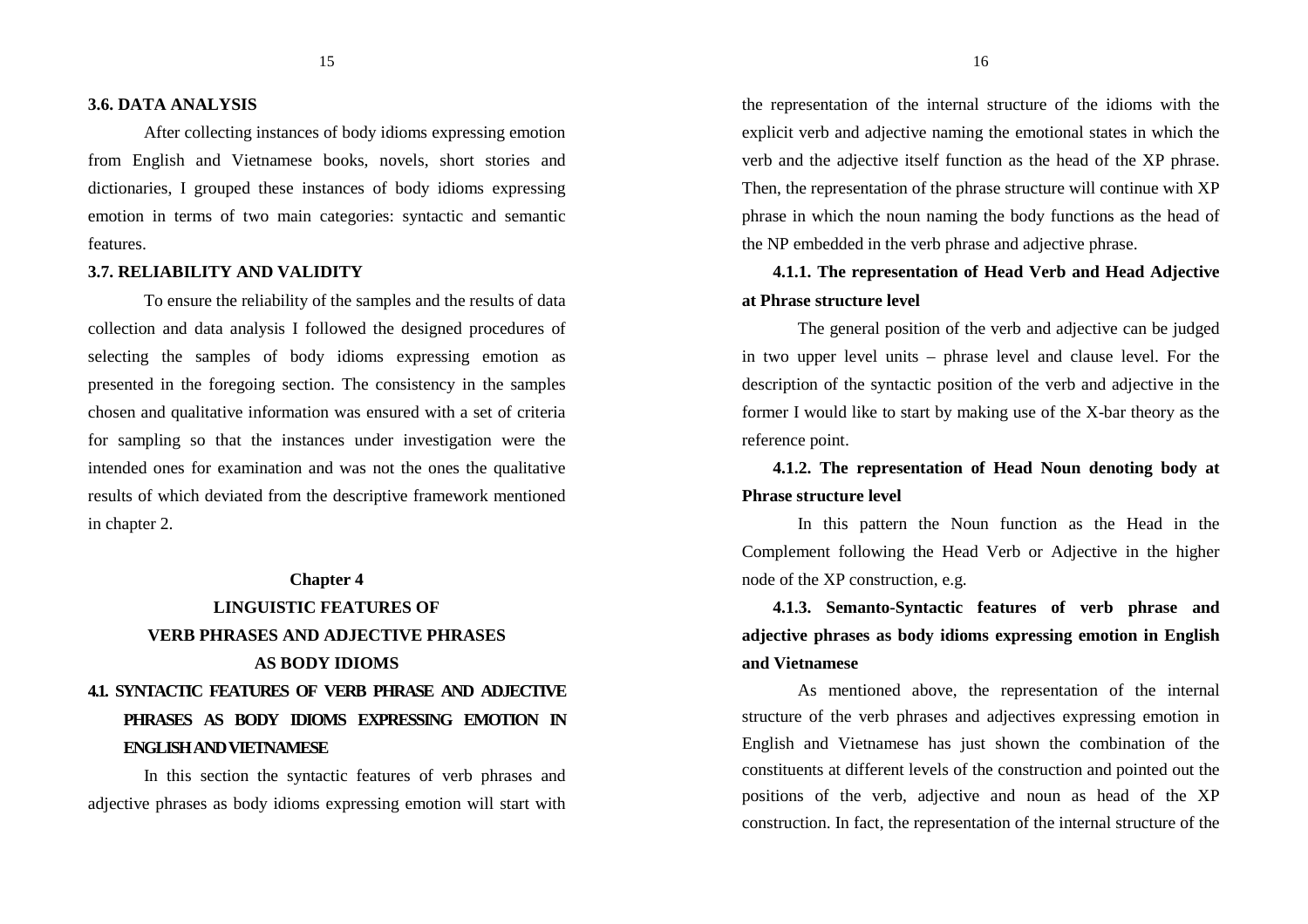body idioms just shows the surface structure of the verb phrases and adjective phrases where the constituents are bound at certain nodes of the branching. For further details about how the syntactic components assume the syntactic slot to reflect the role of the components, we need to combine the syntactic knowledge with that of semantics of causativety to learn more about how each syntactic component behave in the construction.

## **4.2. THE SEMANTICS OF THE VERB PHRASES AND ADJECTIVE PHRASES AS BODY IDIOMS IN ENGLISH AND VIETNAMESE**

 This section presents the semantics of body idioms with the reference to their metaphorical and metonimic meanings in expressing emotion. As mentioned in section chapter Two, a descriptive framework based on theories of conceptual metaphor and metonymy is applied to analyze the semantic mechanism of body idioms in form of verb phrases and adjective phrases in English and Vietnamese.

## **4.2.1. Metonymic mechanism/basic image schemas of body idioms expressing emotion**

 In this section the physiological domains where metonymy functions as a stand-for to relate the concepts in the source and target within the source domain are listed with the analysis of the linguistic expressions as evidence driven from a basic image schemata.

## **4.2.1.1. BODY FOR CONTAINER**

 In expressing a certain state of emotion, very often people refer to someone's body organ as a place of location where his/her emotion may emerge. By using figurative language of this way, he/she may imply that his/her body organ functions as the container for the emotion to exist.

#### **4.2.1.2. BODY HEAT FOR ANGER/SHAME/ANXIETY**

 As we all know, a state of anger may result in a physiological state that a person who experiences the anger may manifest. That is the growing heat that may lead to the experiencer's thirst or fever inside his/her body. This is the motivation for the language users to relate this physiological state to the physical state as heat or growing temperature that we can imagine when decoding these expressions.

**4.2.1.3. DROP OF TEMPERATURE IN BODY FOR FEAR/HESITATION**

 In contrast with the increasing temperature in body that stands for negative emotion such as anger, shame, anxiety, a drop of temperature can stand for engative feeling as fear and hesitation. These are physiological states that a person may have when they suffer from these negative emotions. Such physiological manifestation as get cold feet can be clearly understood as one signal of the physical state of drop of temperature which in turn is metonymically conceptualized as the source to the target fear within the source domain of metonymic schema.

#### **4.2.1.4. BODY EXPANDING STANDS FOR EMOTION**

 This section presents linguistic evidences of metonymic mapping from the concept of pressure in body to emotion. The existence of pressure in body may manifest in the increasing of pressure in a certain body organ that stands for a certain emotion.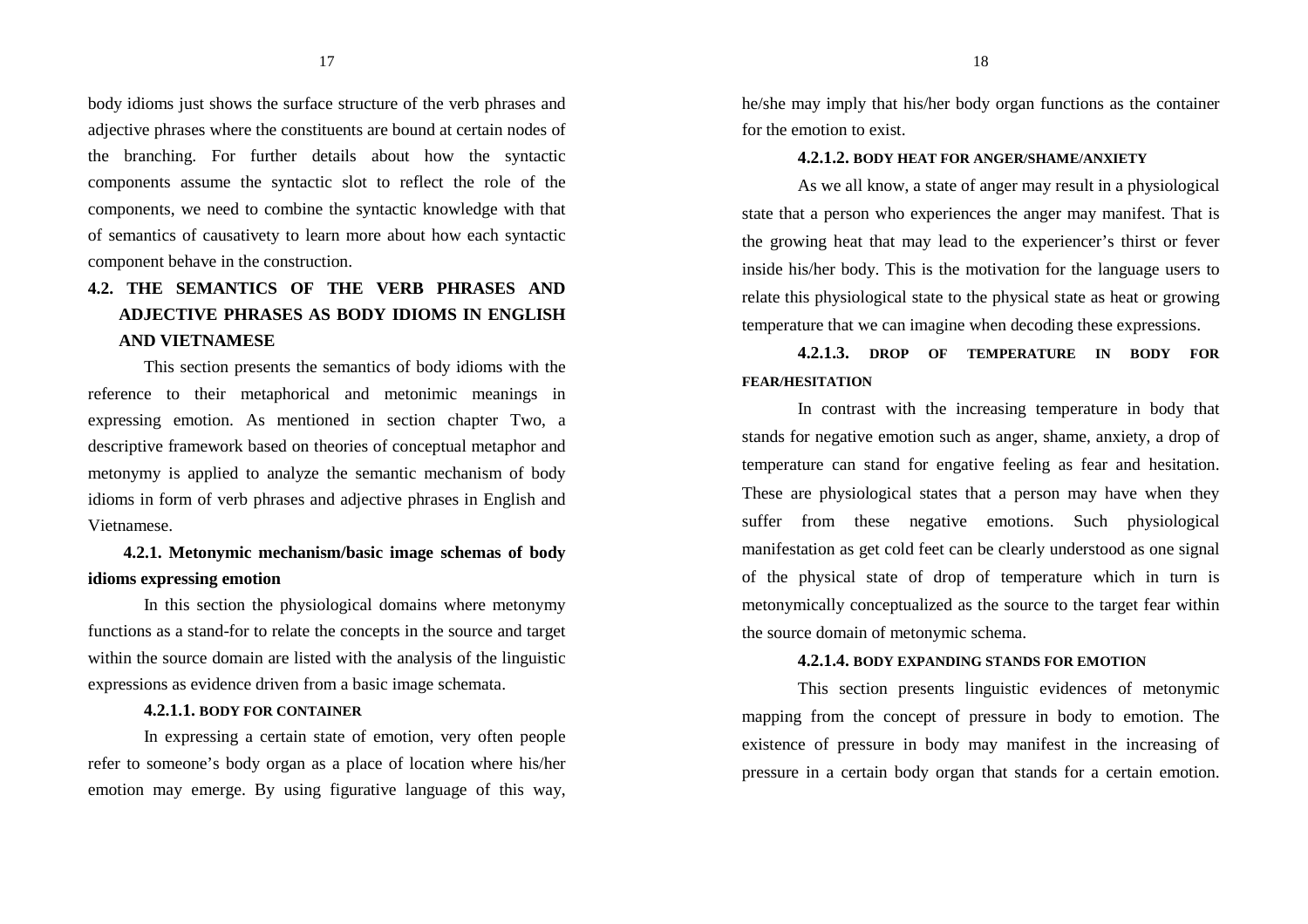19

This existence of pressure in body can be viewed through these following metonymic image schemas.

**4.2.2. Metaphoric mechanism/basic image schemas of body idioms expressing emotion** 

As mentioned in section chapter Two, conceptual metaphor with its conceptual structure is organised by cross-domain mappings or correspondences between conceptual domains. This kind of mapping serves to structure one conceptual domain, the target domain, in terms of another domain, the source domain. Thanks to this cross-domain mapping, we can view one domain, for instance the domain of emotion in terms of another domain, for instance the domain of verticality or temperature.

**4.2.2.1. ANGER/EMBARRASMENT IS FIRE IN A BODILY ORGAN**

 Let us begin with the conceptual metaphors for anger in English in terms of the physical and physiological states such as fire in a bodily organ and pressured gas in a container. As mentioned in the previous section of metonymic mapping, the conceptual structure of metonymy BODY HEAT STANDS FOR ANGER can give rise to the derived expressions such as make one's blood boil in English and làm sôi máu in Vietnamese. Here we will into how these expressions were used metaphorically basing on the conceptual structure of metaphor. This requires us to analyze how the concepts in the domains are mapped using the knowledge of mapping in highlighting domain of metonymy and cross-mapping between source and target domain. This means metaphor and metpnymy can make use or feed each other in the conceptualized structure.

**4.2.2.2. FEAR/ IS DROP OF TEMPERATURE IN BODILY ORGAN** 

 In daily life, it is normal and natural for a person's temperature to drop when he/she experiences a fear or scare. This can be viewed as a physiological state that a normal person may have on experiencing this kind of emotion. This physiological state can be manifested in language with such words naming the body organs as feet, blood, heart in English and gáy, sống lưng, xương sống, an<sup>d</sup>words denoting the drop of temperature as cold in English and lạnh in Vietnamese.

#### **4.2.2.3. ANGER/ENXIETY IS PRESSURISED CONTAINER**

In some cases of metaphor the anger that a person experiences may result in a physiological state which is best described with the image of a pressurized container. In English, this physiological state can be expressed with word denoting the body organ vessel and the predicate burst denoting an explosion.

**4.2.2.4. HAPPINESS/PRIDE IS EXTENSION IN BODY BODILY ORGAN**

In some other cases of metaphor, the expression of happiness or pride can make use of the conceptualized imgage of the object increasing in size. This physiological state can be evidenced in Vietnamese with such expressions as "nở mày nở mặt" and "phổng mũi" whereas the corpus found none of the instances in English.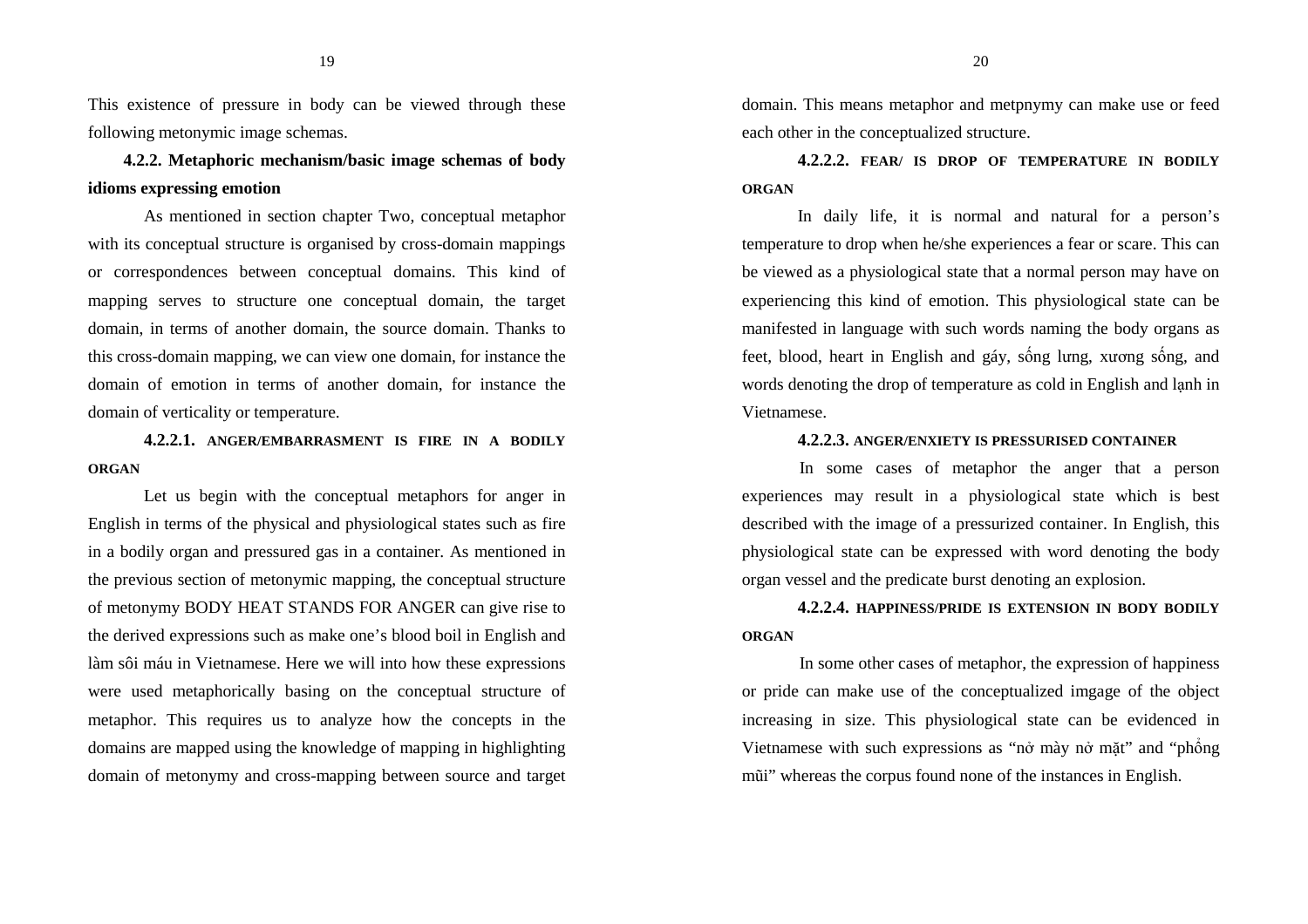#### **4.2.2.5. SADNESS/WORRY IS DECAY OF BODILY ORGAN**

 The last case of metaphor expressing emotion with body parts to be presented here is the conceptual image sadness/worry is decay of bodily organ. Again, this conceptual image may be absent in English because no instances of this case of metaphor was found for the corpus of study. On the contrary, instances of this metaphor were found numerous in Vietnamese.

# **4.3. SOME REMARKS ON THE SIMILARITIES AND DIFFERENCES OF VERB PHRASES AND ADJECTIVES AS BODY IDIOMS EXPRESSING EMOTION IN ENGLISH AND VIETNAMESE**

### **4.3.1. Similarities in terms of Syntactic Features**

As presented in section 4.1. the verb phrases and the adjectives as body idioms expressing emotion have been examined using the X-bar theory. The analysis shows that verb phrases and adjectives in English and Vietnamese as body idioms are similar in these following properties:

1) They can have the construction of an XP where the verb or the adjective can be the head of the XP construction, e.g.

2) They can have the complement phrase with a complex branching where the verb phrase can be composed of three intermediate constituents, e.g.

### **4.3.2. Differences in terms of Syntactic Features**

1) The verb and adjective as head denoting the physiological

2) The optionality of the head verb/adjective denoting the physiological state

3) Combinality in Subordinate and Coordinative Constructions

## **4.3.3. Similarities in terms of Semanto-Syntactic Features**

In view of causativity, both English and Vietnamese make use of the causative structure to express the cause of emotion or physiological states. In this structure, the participant roles are referred to in naming the function that each syntactic element assumes. In the comparison of body idioms in English and Vietnamese in term of this structure, we can notice the corresponding between the syntactic elements and their participant role.

#### **4.3.4. Similarities in terms of Semantic Features**

1) Concepts used in the Source Domain with Metonymy

2) Interaction of Metonymy and Metaphor in shaping the conceptual image of emotion Metonymy- based Metaphor

#### **4.3.5. Differences in terms of Semantic Features**

1) Transparency in the meaning of the components

2) Cultural perspectives in selecting concepts for source domain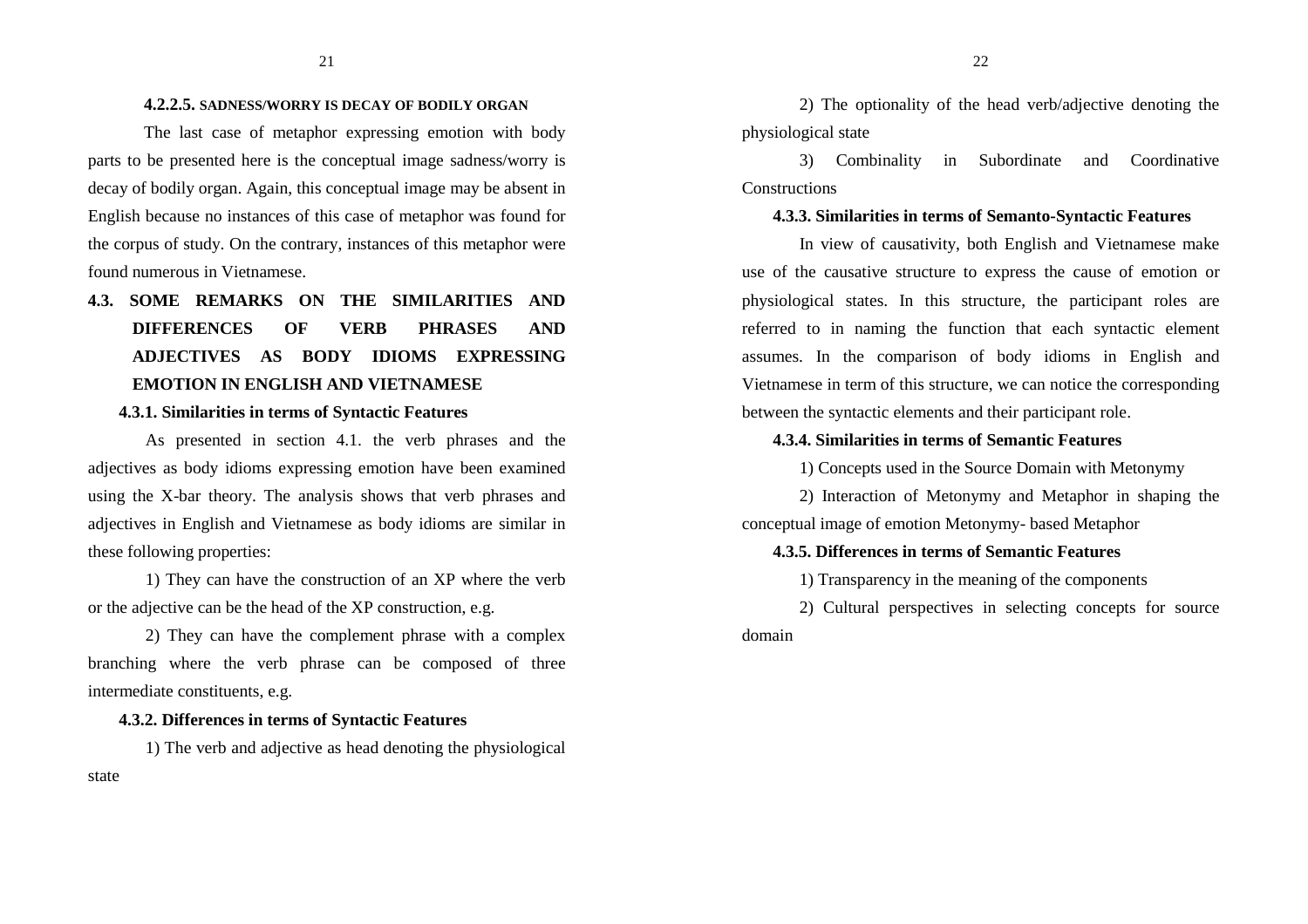# **Chapter 5 CONCLUSION AND IMPLICATIONS**

## **5.1. CONCLUSIONS**

1) Regarding the similarities in syntax, English and Vietnamese employ verb phrases and adjective phrases with the verb and adjective as head of the XP construction in which the noun denoting the body organ is embedded in the complement. The verb phrase can have complex complement with complex branching consisting a noun denoting body organ and a verb or adjective as the resulting state.

2) Concerning the differences in syntax, Vietnamese make more use of verbs and adjectives as head naming physiological state or emotion as compared with English. Also, verbal and adjectival constructions in Vietnamese offer more optionaity to omit or suppress the head verb or head adjective without altering the meaning of the construction. As compared, this optionality is absent in English. Additionally, verb phrases and adjectives as body idioms in Vietnamese can occur in form of coordinative construction whereas this ability of combination is absent in English.

3) With regard to the similarities in semanto-syntactic features, both English and Vietnamese make use of causative constructions to express the emotion in terms of the causing factor, the causative process, the cause and the resulting state as physiological state.

4) Relating to the similarities in semantics, both English and Vietnamese employ the concepts of body organ as the source to stand for emotion or physiological state as target concept in metonymic mapping within the same domain. Moreover, the conceptualization of image of metaphor experiences the feeding relation on the metonymic basis.

5) In regard to the differences in semantics, the decoding and interpretation of body idioms is easier in Vietnamese due to the transparency in the meaning of the components whereas it is more difficult for deduction of the meaning in English due to its high idiomaticity. It seems that Vietnamese culture allows more nouns of body organs to be used in the linguistic evidence for the mapping from body organs to state of emotion.

## **5.2. IMPLICATIONS TO THE TEACHING AND LEARNING**

The findings from the contrastive analysis of verb phrase and adjective phrase as body idioms expressing emotion give clues to some suggestions to the teaching and learning English and Vietnamese as follows.

For the teachers, it is necessary to encourage the learner make use of the body idioms expressing emotion thanks to the indications obtained from the contrastive analysis of verb phrases and adjectives in English and Vietnamese. It is assumed that the learners hesitate to use body idioms in expressing emotion for the fact that these are highly idiomatic and fossilized. This is not the same as in Vietnamese where verb phrases and adjectives contructions are more versartile and flexible to allow the learners to modify the phrase with substitution and rearranging the orfer of the constituents or components in the constructions. However, in some aspect of